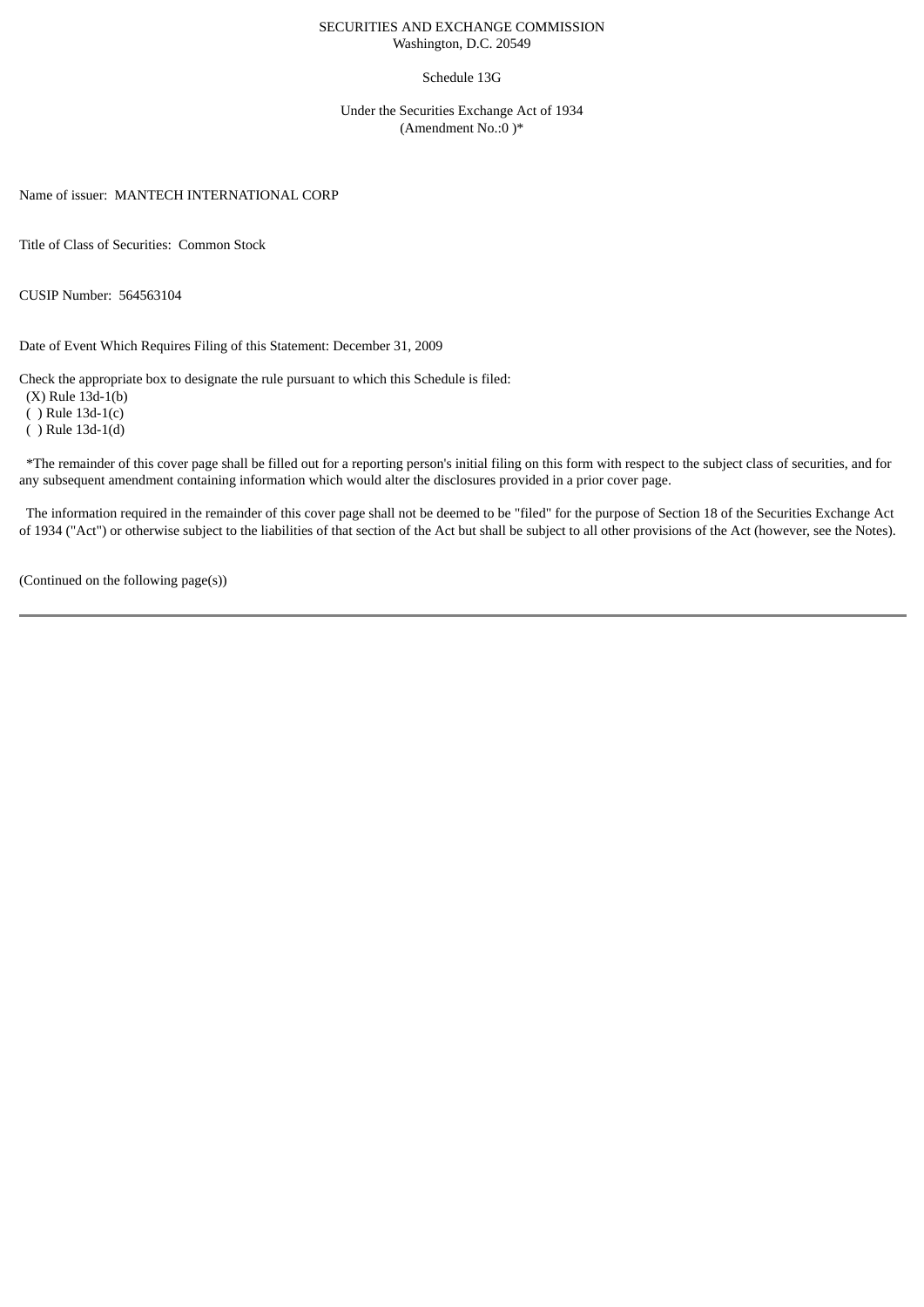1. NAME OF REPORTING PERSON S.S. OR I.R.S. IDENTIFICATION NO. OF ABOVE PERSON

```
THE VANGUARD GROUP, INC. - 23-1945930
```
2. CHECK THE APPROPRIATE [LINE] IF A MEMBER OF A GROUP

A. B.  $X$ 

3. SEC USE ONLY

4. CITIZENSHIP OF PLACE OF ORGANIZATION

Pennsylvania

- (For questions 5-8, report the number of shares beneficially owned by each reporting person with:)
- 5. SOLE VOTING POWER

34,461

- 6. SHARED VOTING POWER
- 7. SOLE DISPOSITIVE POWER

1,151,471

8. SHARED DISPOSITIVE POWER

34,461

9. AGGREGATE AMOUNT BENEFICIALLY OWNED BY EACH REPORTING PERSON

1,185,932

10. CHECK BOX IF THE AGGREGATE AMOUNT IN ROW (9) EXCLUDES CERTAIN SHARES

N/A

11. PERCENT OF CLASS REPRESENTED BY AMOUNT IN ROW 9

5.31%

12. TYPE OF REPORTING PERSON

IA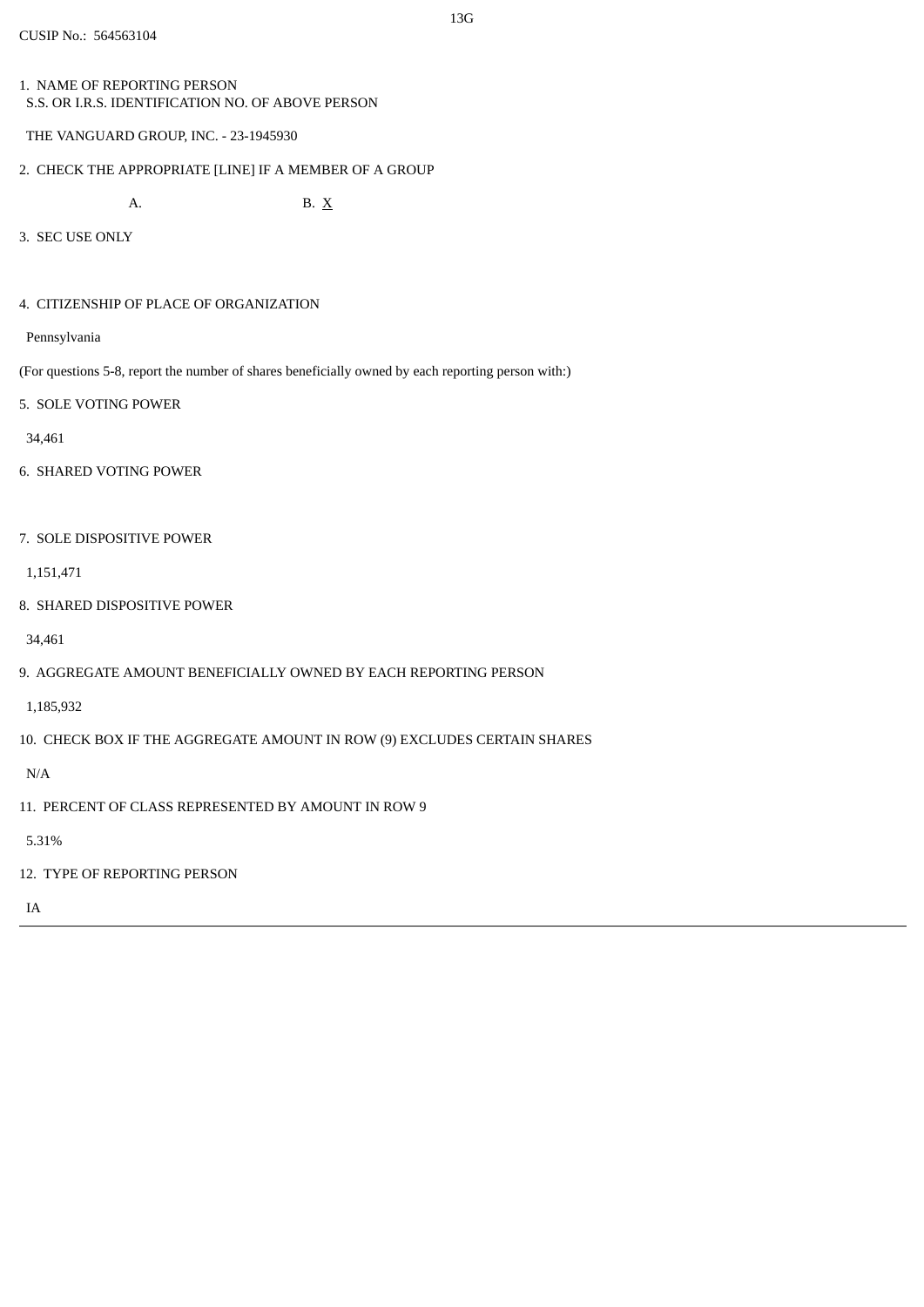### SECURITIES AND EXCHANGE COMMISSION Washington, D.C. 20549

# SCHEDULE 13G Under the Securities Act of 1934

Check the following [line] if a fee is being paid with this statement N/A

Item 1(a) - Name of Issuer:

MANTECH INTERNATIONAL CORP

Item 1(b) - Address of Issuer's Principal Executive Offices:

12015 LEE JACKSON MEMORIAL HIGHWAY FAIRFAX VA 22033-3300

Item 2(a) - Name of Person Filing:

THE VANGUARD GROUP, INC. - 23-1945930

Item 2(b) – Address of Principal Business Office or, if none, residence:

100 Vanguard Blvd. Malvern, PA 19355

Item  $2(c)$  – Citizenship:

Pennsylvania

Item 2(d) - Title of Class of Securities:

Common Stock

Item 2(e) - CUSIP Number

564563104

Item 3 - Type of Filing:

This statement is being filed pursuant to Rule 13d-1. An Investment Advisor in accordance with §240.13-d 1(b)(1)(ii)(E)

Item 4 - Ownership:

(a) Amount Beneficially Owned:

1,185,932

(b) Percent of Class:

5.31%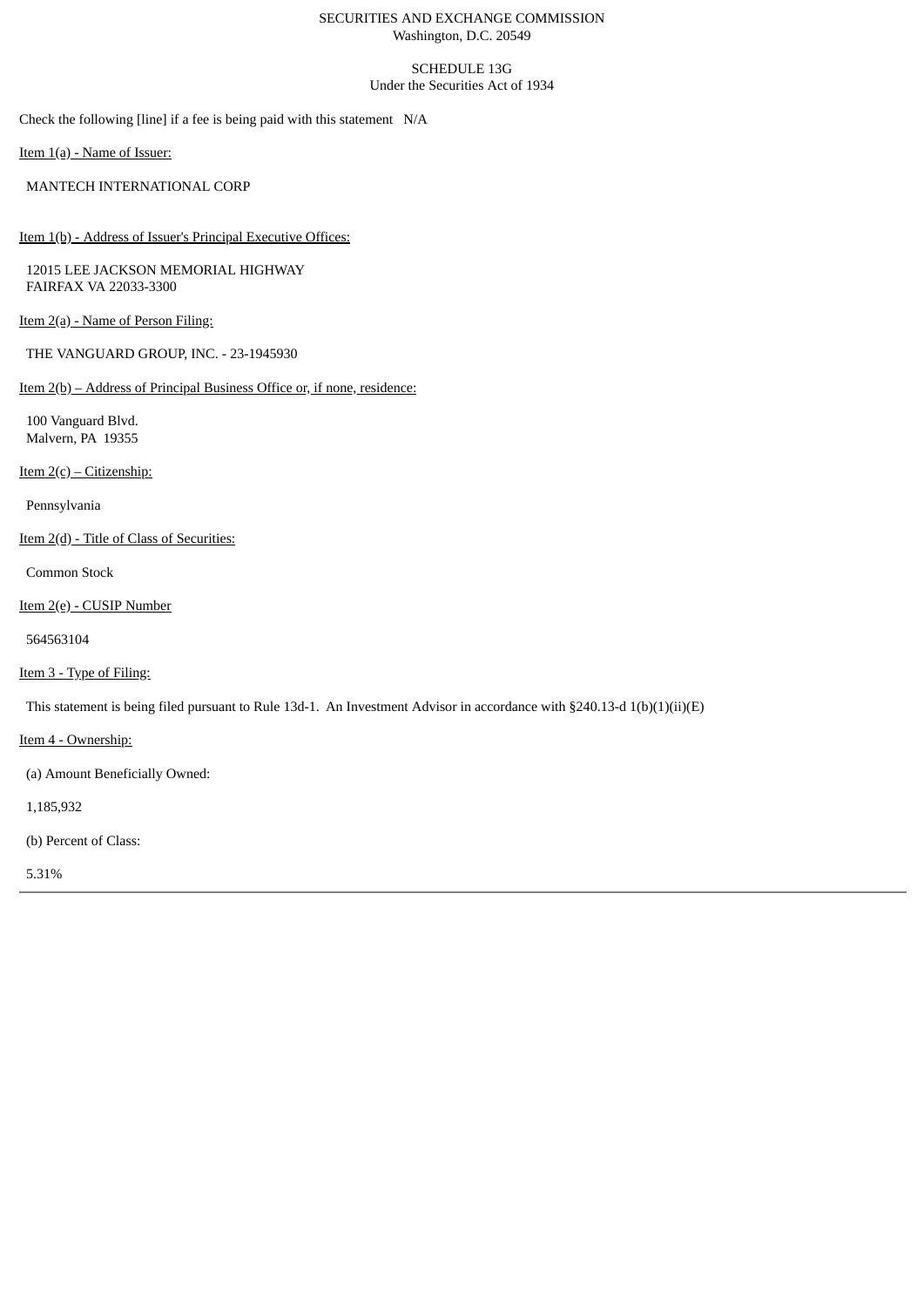### (c) Number of shares as to which such person has:

- (i) sole power to vote or direct to vote: 34,461
- (ii) shared power to vote or direct to vote:
- (iii) sole power to dispose of or to direct the disposition of: 1,151,471
- (iv) shared power to dispose or to direct the disposition of: 34,461

#### Comments:

#### Item 5 - Ownership of Five Percent or Less of a Class:

Not Applicable

Item 6 - Ownership of More Than Five Percent on Behalf of Another Person:

Not applicable

### Item 7 - Identification and Classification of the Subsidiary Which Acquired The Security Being Reported on by the Parent Holding Company:

See Attached Appendix A

Item 8 - Identification and Classification of Members of Group:

Not applicable

Item 9 - Notice of Dissolution of Group:

Not applicable

## Item 10 - Certification:

By signing below I certify that, to the best of my knowledge and belief, the securities referred to above were acquired in the ordinary course of business and were not acquired for the purpose of and do not have the effect of changing or influencing the control of the issuer of such securities and were not acquired in connection with or as a participant in any transaction having such purpose or effect.

### **Signature**

After reasonable inquiry and to the best of my knowledge and belief, I certify that the information set forth in this statement is true, complete and correct.

Date: 2/1/2010

By /s/ F. William McNabb III\*

F. William McNabb III

Chairman, President and Chief Executive Officer

\*By: /s/ Glenn Booraem

Glenn Booream, pursuant to a Power of Attorney filed January 29, 2010, see File Number 005-81485, Incorporated by Reference